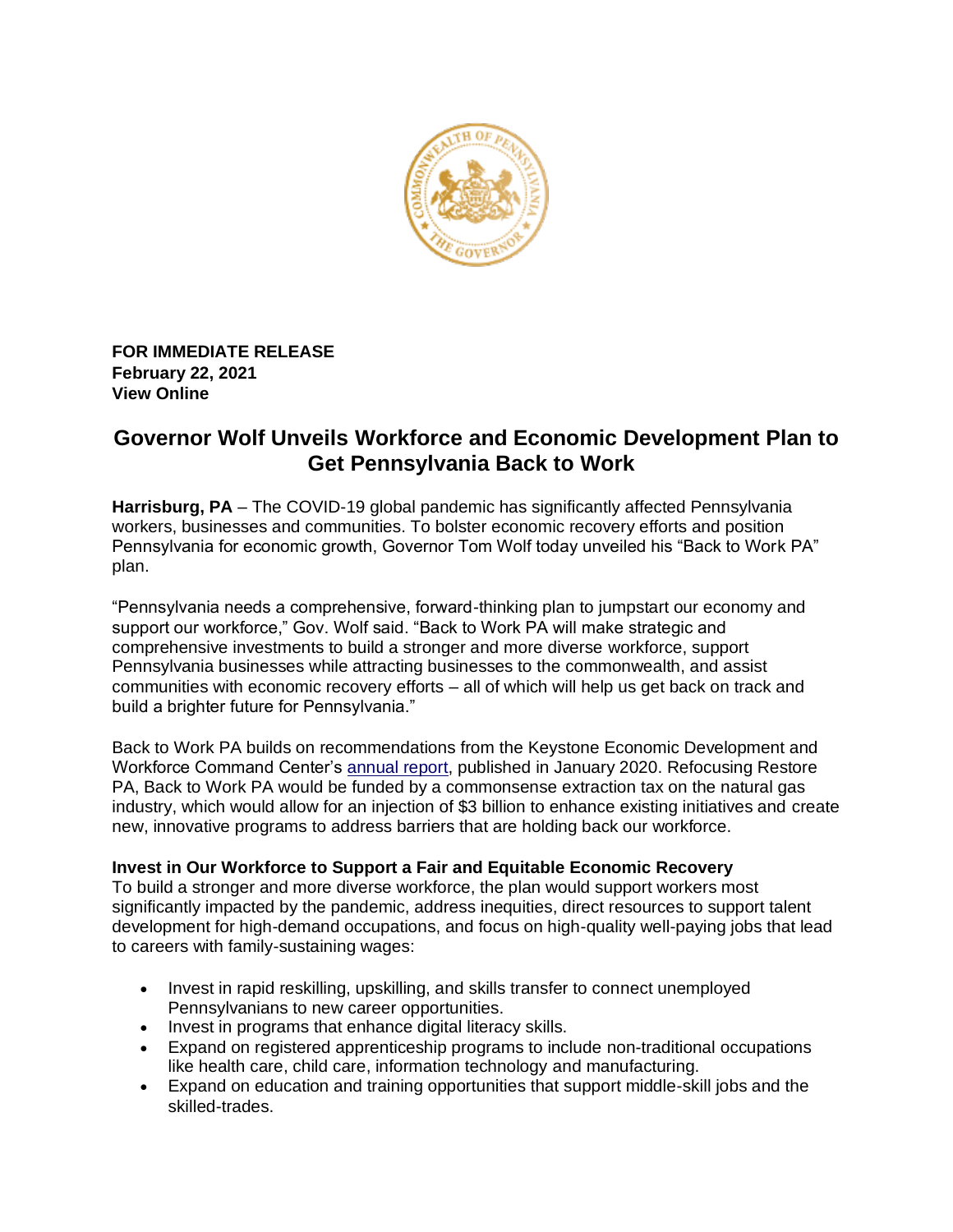- Transform workforce development services, including individualized career coaching and enhanced wrap-around supports to address barriers to employment.
- Support child care stabilization by increasing child care subsidies, assisting employers seeking to develop or expand on-site child care, assisting child care centers to expand services during non-traditional work hours, and eliminating child care deserts.
- Support innovative programs that help re-entering citizens obtain credentials and access employment opportunities.

## **Catalyze Pennsylvania's Economic Recovery through Strategic Business and Community Support**

To support and attract businesses, Back to Work PA would develop a strong reshoring initiative. Supply chain issues have affected businesses across this country, and Pennsylvania's manufacturing sector is poised to compete nationally and globally to address those needs.

- Develop a strong reshoring initiative by prioritizing and recapitalizing existing programs such as:
	- o Business in Our Sites
	- o Industrial Sites Reuse Program
	- o Pennsylvania Industrial Development Authority
	- o Machinery and Equipment Loan Fund
- Increase investment into an aggressive business attraction marketing strategy to package and promote reshoring programs.
- Support innovation and entrepreneurs by developing a funding strategy to foster the creation of new companies and attract and retain talent in Pennsylvania.
- Provide strategic financial planning opportunities for municipalities so that they can address the revenue losses experienced during the pandemic and prepare for potential future economic disruptions:
	- $\circ$  Expand Municipal Assistance Program (MAP) to provide additional services to municipalities.
	- o Expand and Reform Act 47.
	- o Expand Strategic Management Planning Program (STMP).

## **Ensure Reliable Broadband for All Pennsylvanians**

COVID-19 disruptions have shown that broadband access is a necessity. Back to Work PA would prioritize making high-speed internet access available to all Pennsylvanians by building out this infrastructure in unserved areas of the commonwealth. Pennsylvanians deserve an opportunity for economic vitality and internet access is a fundamental pillar to that opportunity.

"We know that no two jobs are exactly the same, no two workers are exactly the same, and no two businesses are exactly the same. The individualized services in the governor's Back to Work PA plan connect job seekers to the education or training that will set them up for success in the labor market, while also helping businesses connect to the skilled workforce they need to thrive," said Department of Labor & Industry Acting Secretary Jennifer Berrier. "By making these smart investments now, we can build up our workforce to make Pennsylvania's workers the most in-demand in the country as we emerge into the new post-pandemic world."

"The COVID-19 pandemic has hurt our communities and businesses, and we cannot stall on